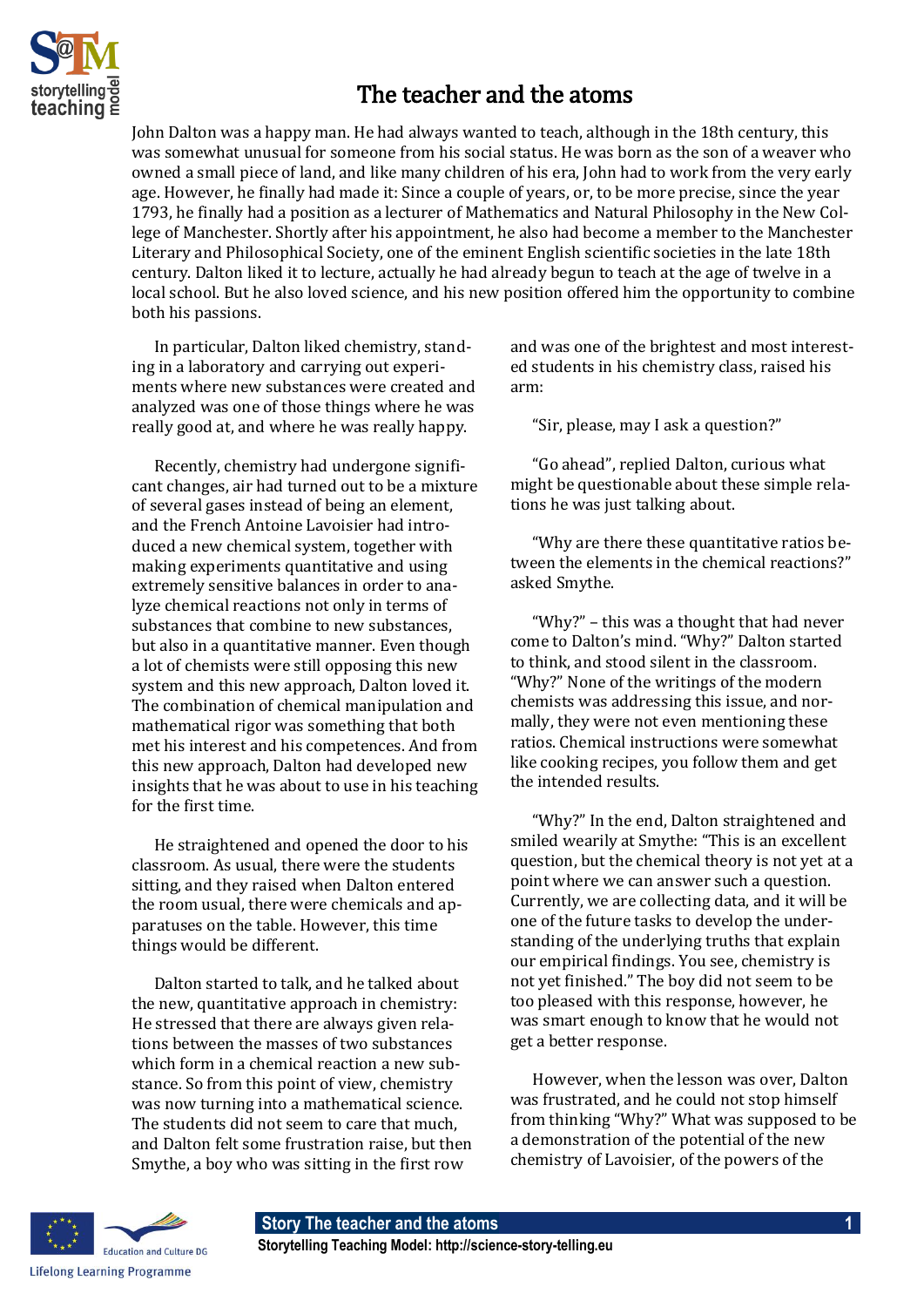quantitative approach had turned out to be a disappointment. "Why?" – Dalton felt that this was actually a question that required more thinking and would not to be answered easily.

Several years later, Dalton was still thinking about this episode, however, his perspective had changed from initial frustration to fascination. In the meantime he had quit his position at the New College of Manchester, he had become an independent chemist who earned his living by teaching children of wealthy Manchester industrialists – less teaching load, better payment, and more time for research. Currently, he was sitting in a coach to London where he was about to deliver a lecture to the prestigious Royal Institution, a lecture that condensed the findings of his researches of the last years, researches that were triggered by this question the schoolboy had asked him.

Dalton had been working a lot in the laboratory, but no longer focusing on the substances that could be composed (or produced by decomposing other substances). Instead, he was trying to find mathematical rules in the chemical reactions that went beyond the recipe approach. The easiest rule (and one that had already been known) had been that chemical substances always react in a certain mass ratio of the initial substances. Moreover, it was striking that there were more quantitative relations involved than one initially anticipated: 2g of Hydrogen react with 16g Oxygen, the same amount would also react with 32g Sulphur. 56g of Iron would also react with 16g Oxygen, the same amount would also react with 32g Sulphur. Moreover, there were two substances that could be formed from Sulphur and Oxygen – one consisted of 2g Sulphur and 3g Oxygen, the other of 2g Sulphur and 3g Oxygen. There were other chemical substances where similar ratios could be found, and Dalton had had the feeling that there had to be a hidden truth in Nature that could serve as an explanation of these ratios. Why did these chemical substances combine according to fixed numbers, and why did these numbers have a certain ratio with each other?

Going through the works of ancient chemists had not been that fruitful – Lavoisier was certainly the master who had laid the foundation to the manner how modern chemistry should be executed. Yet, in his writings was no explanation for this behavior. And then, one day, glancing through some old books in the library, he came across an argument of Aristotle who criticized another Greek philosopher, a man called Democritus who had envisioned atoms, smallest, inseparable particles that should form all matter. When reading through this, things became immediately crystal clear to Dalton – this was it, this was the explanation. If there are atoms, then this would explain the quantitative behavior. In the next couple of months, Dalton was rethinking this explanation again and again, was redoing experiments and reexamining evidences, and refining his interpretation. In the end, Dalton had been able to formulate some simple truths that would explain all his chemical findings:

1. Atoms cannot be made or destroyed.

2. All atoms of the same element are identical.

3. Different elements have different types of atoms.

4. Chemical reactions occur when atoms are rearranged.

5. Compounds are formed from atoms of the constituent elements.

These five sentences should form the basis of his new chemical theory, and he was going once again through the manuscript of the paper he was to deliver at the Royal Institution. Then, the coach finally arrived in London, and Dalton stepped on the road. Here he was ready to tell the chemists and everyone else who would attend his lecture about his findings.

The next day, Dalton stood in the lecture theatre of the Royal Institution – the seats were well occupied, there was a good audience. Dalton started to describe his first experiments, gave the numbers of the quantitative analysis, and finally drew his first conclusion: "Matter consists of atoms, small particles that cannot be destroyed or made." He sensed some disturbance in the audience, but continued with his presentation. However, he had more and more the feeling that the discomfort of his audience increased. Finally, he drew his final conclusion: "Atoms are able to explain the chemical behavior of substances we know nowadays and are a

> **Education and Culture DG Lifelong Learning Programme**